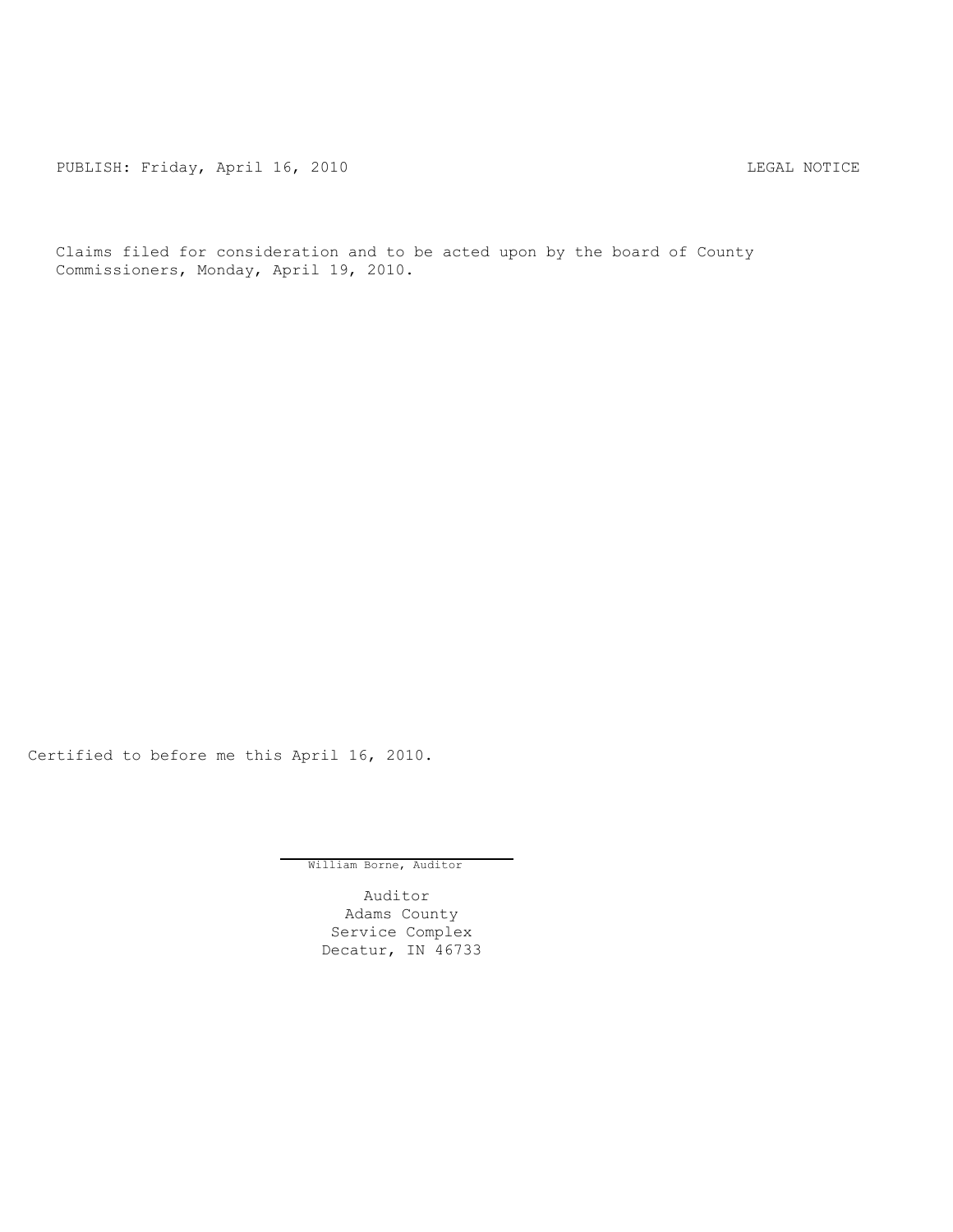

## **Claims Docket for Newspaper Adams County, Indiana**

## For Period: **3/9/2010** to **3/24/2010**

*313 W. Jefferson St. Decatur, IN 46733 (219) 724-2600*

## Date Claims to be Paid: **4/19/2010**

| 616.43<br>33,198.73<br><b>Adams County Auto Supply</b><br>Adams Memorial Hospital<br>Adams County Solid Waste<br>33.18<br>Indiana Michigan Power<br>303.71<br>Arnold Lumber Company<br>Baker And Sons Plumbing &<br>60.00<br>112.15<br>Berne Ready Mix<br>16.50<br>227.05<br>Berne Tri-Weekly News<br>Hoosier Blue Flame<br>38.50<br>Cintas Location #338<br>92.12<br>4,820.56<br>Decatur True Value<br>94.36<br>City Of Decatur<br>64.37<br><b>Complete Printing Service</b><br>270.00<br>Decatur Daily Democrat<br>Douglas L. Bauman<br>Downing & Glancy Funeral Home<br>100.00<br>50.00<br>Kiess, Duane A.<br>359.50<br>100.00<br><b>Emergency Radio Service</b><br>48.00<br>Gordon Food Service<br>Geneva Police Department<br>3,670.09<br>249.44<br>117.00<br>Haywood Printing Company<br>Indiana State Police Trai<br>Smith, Jan<br>20.00<br>K-Mart<br>250.37<br>Lehman Feed Mill<br>36.50<br>222.78<br>Busse, Louise<br>420.25<br>55,984.72<br>Gresla, Mark S. Md<br>Meshberger Brothers Stone<br>123.76<br>Moser Motor Sales, Inc.<br>Nipsco<br>3,461.94<br>7.80<br>Paul W. Reidenbach Equipm<br>Portland Motor Parts, Inc.<br>5.39<br>92.97<br>50.00<br>Quik Stop<br>Bollenbacher, Rodney G.<br>Roto-Rooter<br>Smitley, Ronnie L.<br>100.00<br>220.00<br>Sherwin-Williams<br>428.95<br>Sport Form<br>119.00<br>50.00<br>163.69<br>Baumann, Steve<br>Smith, Teryl R.<br>165.06<br>Print Shop<br>1,664.44<br>Top Supply Company<br>Two Brothers Restaurant<br>65.21<br>U.S. Postmaster<br>14,000.00<br>Victoria Ellis<br>20.00<br>246.45<br>Wal-Mart / GEMB<br>791.00<br>Witham Toxicology Laboratory<br>West Payment Center<br>1,100.00<br>Cook, Russell E.<br>20.00<br>Wards The Sign It Shop<br>227.00<br>CenturyLink<br>20.00<br>5,302.90<br>Teeple, Gary<br>Schwartz Marathon<br>133.01<br>Imi Irving Material, Inc.<br>491.96<br>Adams Central Community S<br>2,700.00<br>J. L. Manufacturing & Fab.<br>5,153.28<br>CMC, LLC<br>9,405.00<br>Rudd Equipment<br>1,822.78<br>Paul Norr<br>Judith E. Affolder<br>50.00<br>245.82<br>Hobart Sales And Service<br>122.02<br>571.00<br>Nowak Supply Company, Inc<br>120.36<br>Adams County Soil & Water<br>13,200.00<br><b>Energy Products</b><br>160.55<br><b>Summit City Reporting</b><br>464.20<br>Office Depot<br>Dr. Michael Ainsworth<br>Chad W. Sprunger<br>1,334.93<br>210.00<br>Zurcher Tire, Inc.<br>355.58<br>S & S /Shambaugh & Son, Inc.<br>8,891.33<br>Tom Magnan/Special Needs<br>508.85<br>Smilemakers<br>20.97<br>Kristina Buckner<br>14.52<br>Indiana Dept. Of Workforc<br>1,088.00<br>Arthur J. Booth<br>20.00<br>Sherry Laboratories<br>50.00<br>Geraldine Sudduth<br>58.08<br>Benicomp, Inc<br>89,591.76<br>Pizza Hut<br><b>Association Of Clerks</b><br>400.00<br>79.36<br>Harvest Land Co-op<br>844.55<br>3,621.47<br>Adams County Truck Repair<br>Advanced Imaging Solutions, Inc.<br>440.00<br>293.50<br>Impac<br>Treasurer, State of Indiana<br>3,171.00<br>Lexis - Nexis<br>74.71<br>20.00<br><b>Fastenal Company</b><br>35.92<br>Leslie W. Marckel<br>Harvest Land Co-op<br>595.20<br>397.22<br>Michael G. Werling<br>Kim A. Fruechte<br>20.00<br>2,736.85<br>Troyer's<br>Edwin Ford<br>20.00<br>Charles Padgett, Jr.<br>20.00<br>Randy Colclasure<br>50.00<br>American Express<br>69.08 | <b>Vendor</b> | Amount | Vendor | Amount |
|----------------------------------------------------------------------------------------------------------------------------------------------------------------------------------------------------------------------------------------------------------------------------------------------------------------------------------------------------------------------------------------------------------------------------------------------------------------------------------------------------------------------------------------------------------------------------------------------------------------------------------------------------------------------------------------------------------------------------------------------------------------------------------------------------------------------------------------------------------------------------------------------------------------------------------------------------------------------------------------------------------------------------------------------------------------------------------------------------------------------------------------------------------------------------------------------------------------------------------------------------------------------------------------------------------------------------------------------------------------------------------------------------------------------------------------------------------------------------------------------------------------------------------------------------------------------------------------------------------------------------------------------------------------------------------------------------------------------------------------------------------------------------------------------------------------------------------------------------------------------------------------------------------------------------------------------------------------------------------------------------------------------------------------------------------------------------------------------------------------------------------------------------------------------------------------------------------------------------------------------------------------------------------------------------------------------------------------------------------------------------------------------------------------------------------------------------------------------------------------------------------------------------------------------------------------------------------------------------------------------------------------------------------------------------------------------------------------------------------------------------------------------------------------------------------------------------------------------------------------------------------------------------------------------------------------------------------------------------------------------------------------------------------------------------------------------------------------------------------------------------------------------------------------------------------------------------------------------------------------------------------------------------|---------------|--------|--------|--------|
|                                                                                                                                                                                                                                                                                                                                                                                                                                                                                                                                                                                                                                                                                                                                                                                                                                                                                                                                                                                                                                                                                                                                                                                                                                                                                                                                                                                                                                                                                                                                                                                                                                                                                                                                                                                                                                                                                                                                                                                                                                                                                                                                                                                                                                                                                                                                                                                                                                                                                                                                                                                                                                                                                                                                                                                                                                                                                                                                                                                                                                                                                                                                                                                                                                                                            |               |        |        |        |
|                                                                                                                                                                                                                                                                                                                                                                                                                                                                                                                                                                                                                                                                                                                                                                                                                                                                                                                                                                                                                                                                                                                                                                                                                                                                                                                                                                                                                                                                                                                                                                                                                                                                                                                                                                                                                                                                                                                                                                                                                                                                                                                                                                                                                                                                                                                                                                                                                                                                                                                                                                                                                                                                                                                                                                                                                                                                                                                                                                                                                                                                                                                                                                                                                                                                            |               |        |        |        |
|                                                                                                                                                                                                                                                                                                                                                                                                                                                                                                                                                                                                                                                                                                                                                                                                                                                                                                                                                                                                                                                                                                                                                                                                                                                                                                                                                                                                                                                                                                                                                                                                                                                                                                                                                                                                                                                                                                                                                                                                                                                                                                                                                                                                                                                                                                                                                                                                                                                                                                                                                                                                                                                                                                                                                                                                                                                                                                                                                                                                                                                                                                                                                                                                                                                                            |               |        |        |        |
|                                                                                                                                                                                                                                                                                                                                                                                                                                                                                                                                                                                                                                                                                                                                                                                                                                                                                                                                                                                                                                                                                                                                                                                                                                                                                                                                                                                                                                                                                                                                                                                                                                                                                                                                                                                                                                                                                                                                                                                                                                                                                                                                                                                                                                                                                                                                                                                                                                                                                                                                                                                                                                                                                                                                                                                                                                                                                                                                                                                                                                                                                                                                                                                                                                                                            |               |        |        |        |
|                                                                                                                                                                                                                                                                                                                                                                                                                                                                                                                                                                                                                                                                                                                                                                                                                                                                                                                                                                                                                                                                                                                                                                                                                                                                                                                                                                                                                                                                                                                                                                                                                                                                                                                                                                                                                                                                                                                                                                                                                                                                                                                                                                                                                                                                                                                                                                                                                                                                                                                                                                                                                                                                                                                                                                                                                                                                                                                                                                                                                                                                                                                                                                                                                                                                            |               |        |        |        |
|                                                                                                                                                                                                                                                                                                                                                                                                                                                                                                                                                                                                                                                                                                                                                                                                                                                                                                                                                                                                                                                                                                                                                                                                                                                                                                                                                                                                                                                                                                                                                                                                                                                                                                                                                                                                                                                                                                                                                                                                                                                                                                                                                                                                                                                                                                                                                                                                                                                                                                                                                                                                                                                                                                                                                                                                                                                                                                                                                                                                                                                                                                                                                                                                                                                                            |               |        |        |        |
|                                                                                                                                                                                                                                                                                                                                                                                                                                                                                                                                                                                                                                                                                                                                                                                                                                                                                                                                                                                                                                                                                                                                                                                                                                                                                                                                                                                                                                                                                                                                                                                                                                                                                                                                                                                                                                                                                                                                                                                                                                                                                                                                                                                                                                                                                                                                                                                                                                                                                                                                                                                                                                                                                                                                                                                                                                                                                                                                                                                                                                                                                                                                                                                                                                                                            |               |        |        |        |
|                                                                                                                                                                                                                                                                                                                                                                                                                                                                                                                                                                                                                                                                                                                                                                                                                                                                                                                                                                                                                                                                                                                                                                                                                                                                                                                                                                                                                                                                                                                                                                                                                                                                                                                                                                                                                                                                                                                                                                                                                                                                                                                                                                                                                                                                                                                                                                                                                                                                                                                                                                                                                                                                                                                                                                                                                                                                                                                                                                                                                                                                                                                                                                                                                                                                            |               |        |        |        |
|                                                                                                                                                                                                                                                                                                                                                                                                                                                                                                                                                                                                                                                                                                                                                                                                                                                                                                                                                                                                                                                                                                                                                                                                                                                                                                                                                                                                                                                                                                                                                                                                                                                                                                                                                                                                                                                                                                                                                                                                                                                                                                                                                                                                                                                                                                                                                                                                                                                                                                                                                                                                                                                                                                                                                                                                                                                                                                                                                                                                                                                                                                                                                                                                                                                                            |               |        |        |        |
|                                                                                                                                                                                                                                                                                                                                                                                                                                                                                                                                                                                                                                                                                                                                                                                                                                                                                                                                                                                                                                                                                                                                                                                                                                                                                                                                                                                                                                                                                                                                                                                                                                                                                                                                                                                                                                                                                                                                                                                                                                                                                                                                                                                                                                                                                                                                                                                                                                                                                                                                                                                                                                                                                                                                                                                                                                                                                                                                                                                                                                                                                                                                                                                                                                                                            |               |        |        |        |
|                                                                                                                                                                                                                                                                                                                                                                                                                                                                                                                                                                                                                                                                                                                                                                                                                                                                                                                                                                                                                                                                                                                                                                                                                                                                                                                                                                                                                                                                                                                                                                                                                                                                                                                                                                                                                                                                                                                                                                                                                                                                                                                                                                                                                                                                                                                                                                                                                                                                                                                                                                                                                                                                                                                                                                                                                                                                                                                                                                                                                                                                                                                                                                                                                                                                            |               |        |        |        |
|                                                                                                                                                                                                                                                                                                                                                                                                                                                                                                                                                                                                                                                                                                                                                                                                                                                                                                                                                                                                                                                                                                                                                                                                                                                                                                                                                                                                                                                                                                                                                                                                                                                                                                                                                                                                                                                                                                                                                                                                                                                                                                                                                                                                                                                                                                                                                                                                                                                                                                                                                                                                                                                                                                                                                                                                                                                                                                                                                                                                                                                                                                                                                                                                                                                                            |               |        |        |        |
|                                                                                                                                                                                                                                                                                                                                                                                                                                                                                                                                                                                                                                                                                                                                                                                                                                                                                                                                                                                                                                                                                                                                                                                                                                                                                                                                                                                                                                                                                                                                                                                                                                                                                                                                                                                                                                                                                                                                                                                                                                                                                                                                                                                                                                                                                                                                                                                                                                                                                                                                                                                                                                                                                                                                                                                                                                                                                                                                                                                                                                                                                                                                                                                                                                                                            |               |        |        |        |
|                                                                                                                                                                                                                                                                                                                                                                                                                                                                                                                                                                                                                                                                                                                                                                                                                                                                                                                                                                                                                                                                                                                                                                                                                                                                                                                                                                                                                                                                                                                                                                                                                                                                                                                                                                                                                                                                                                                                                                                                                                                                                                                                                                                                                                                                                                                                                                                                                                                                                                                                                                                                                                                                                                                                                                                                                                                                                                                                                                                                                                                                                                                                                                                                                                                                            |               |        |        |        |
|                                                                                                                                                                                                                                                                                                                                                                                                                                                                                                                                                                                                                                                                                                                                                                                                                                                                                                                                                                                                                                                                                                                                                                                                                                                                                                                                                                                                                                                                                                                                                                                                                                                                                                                                                                                                                                                                                                                                                                                                                                                                                                                                                                                                                                                                                                                                                                                                                                                                                                                                                                                                                                                                                                                                                                                                                                                                                                                                                                                                                                                                                                                                                                                                                                                                            |               |        |        |        |
|                                                                                                                                                                                                                                                                                                                                                                                                                                                                                                                                                                                                                                                                                                                                                                                                                                                                                                                                                                                                                                                                                                                                                                                                                                                                                                                                                                                                                                                                                                                                                                                                                                                                                                                                                                                                                                                                                                                                                                                                                                                                                                                                                                                                                                                                                                                                                                                                                                                                                                                                                                                                                                                                                                                                                                                                                                                                                                                                                                                                                                                                                                                                                                                                                                                                            |               |        |        |        |
|                                                                                                                                                                                                                                                                                                                                                                                                                                                                                                                                                                                                                                                                                                                                                                                                                                                                                                                                                                                                                                                                                                                                                                                                                                                                                                                                                                                                                                                                                                                                                                                                                                                                                                                                                                                                                                                                                                                                                                                                                                                                                                                                                                                                                                                                                                                                                                                                                                                                                                                                                                                                                                                                                                                                                                                                                                                                                                                                                                                                                                                                                                                                                                                                                                                                            |               |        |        |        |
|                                                                                                                                                                                                                                                                                                                                                                                                                                                                                                                                                                                                                                                                                                                                                                                                                                                                                                                                                                                                                                                                                                                                                                                                                                                                                                                                                                                                                                                                                                                                                                                                                                                                                                                                                                                                                                                                                                                                                                                                                                                                                                                                                                                                                                                                                                                                                                                                                                                                                                                                                                                                                                                                                                                                                                                                                                                                                                                                                                                                                                                                                                                                                                                                                                                                            |               |        |        |        |
|                                                                                                                                                                                                                                                                                                                                                                                                                                                                                                                                                                                                                                                                                                                                                                                                                                                                                                                                                                                                                                                                                                                                                                                                                                                                                                                                                                                                                                                                                                                                                                                                                                                                                                                                                                                                                                                                                                                                                                                                                                                                                                                                                                                                                                                                                                                                                                                                                                                                                                                                                                                                                                                                                                                                                                                                                                                                                                                                                                                                                                                                                                                                                                                                                                                                            |               |        |        |        |
|                                                                                                                                                                                                                                                                                                                                                                                                                                                                                                                                                                                                                                                                                                                                                                                                                                                                                                                                                                                                                                                                                                                                                                                                                                                                                                                                                                                                                                                                                                                                                                                                                                                                                                                                                                                                                                                                                                                                                                                                                                                                                                                                                                                                                                                                                                                                                                                                                                                                                                                                                                                                                                                                                                                                                                                                                                                                                                                                                                                                                                                                                                                                                                                                                                                                            |               |        |        |        |
|                                                                                                                                                                                                                                                                                                                                                                                                                                                                                                                                                                                                                                                                                                                                                                                                                                                                                                                                                                                                                                                                                                                                                                                                                                                                                                                                                                                                                                                                                                                                                                                                                                                                                                                                                                                                                                                                                                                                                                                                                                                                                                                                                                                                                                                                                                                                                                                                                                                                                                                                                                                                                                                                                                                                                                                                                                                                                                                                                                                                                                                                                                                                                                                                                                                                            |               |        |        |        |
|                                                                                                                                                                                                                                                                                                                                                                                                                                                                                                                                                                                                                                                                                                                                                                                                                                                                                                                                                                                                                                                                                                                                                                                                                                                                                                                                                                                                                                                                                                                                                                                                                                                                                                                                                                                                                                                                                                                                                                                                                                                                                                                                                                                                                                                                                                                                                                                                                                                                                                                                                                                                                                                                                                                                                                                                                                                                                                                                                                                                                                                                                                                                                                                                                                                                            |               |        |        |        |
|                                                                                                                                                                                                                                                                                                                                                                                                                                                                                                                                                                                                                                                                                                                                                                                                                                                                                                                                                                                                                                                                                                                                                                                                                                                                                                                                                                                                                                                                                                                                                                                                                                                                                                                                                                                                                                                                                                                                                                                                                                                                                                                                                                                                                                                                                                                                                                                                                                                                                                                                                                                                                                                                                                                                                                                                                                                                                                                                                                                                                                                                                                                                                                                                                                                                            |               |        |        |        |
|                                                                                                                                                                                                                                                                                                                                                                                                                                                                                                                                                                                                                                                                                                                                                                                                                                                                                                                                                                                                                                                                                                                                                                                                                                                                                                                                                                                                                                                                                                                                                                                                                                                                                                                                                                                                                                                                                                                                                                                                                                                                                                                                                                                                                                                                                                                                                                                                                                                                                                                                                                                                                                                                                                                                                                                                                                                                                                                                                                                                                                                                                                                                                                                                                                                                            |               |        |        |        |
|                                                                                                                                                                                                                                                                                                                                                                                                                                                                                                                                                                                                                                                                                                                                                                                                                                                                                                                                                                                                                                                                                                                                                                                                                                                                                                                                                                                                                                                                                                                                                                                                                                                                                                                                                                                                                                                                                                                                                                                                                                                                                                                                                                                                                                                                                                                                                                                                                                                                                                                                                                                                                                                                                                                                                                                                                                                                                                                                                                                                                                                                                                                                                                                                                                                                            |               |        |        |        |
|                                                                                                                                                                                                                                                                                                                                                                                                                                                                                                                                                                                                                                                                                                                                                                                                                                                                                                                                                                                                                                                                                                                                                                                                                                                                                                                                                                                                                                                                                                                                                                                                                                                                                                                                                                                                                                                                                                                                                                                                                                                                                                                                                                                                                                                                                                                                                                                                                                                                                                                                                                                                                                                                                                                                                                                                                                                                                                                                                                                                                                                                                                                                                                                                                                                                            |               |        |        |        |
|                                                                                                                                                                                                                                                                                                                                                                                                                                                                                                                                                                                                                                                                                                                                                                                                                                                                                                                                                                                                                                                                                                                                                                                                                                                                                                                                                                                                                                                                                                                                                                                                                                                                                                                                                                                                                                                                                                                                                                                                                                                                                                                                                                                                                                                                                                                                                                                                                                                                                                                                                                                                                                                                                                                                                                                                                                                                                                                                                                                                                                                                                                                                                                                                                                                                            |               |        |        |        |
|                                                                                                                                                                                                                                                                                                                                                                                                                                                                                                                                                                                                                                                                                                                                                                                                                                                                                                                                                                                                                                                                                                                                                                                                                                                                                                                                                                                                                                                                                                                                                                                                                                                                                                                                                                                                                                                                                                                                                                                                                                                                                                                                                                                                                                                                                                                                                                                                                                                                                                                                                                                                                                                                                                                                                                                                                                                                                                                                                                                                                                                                                                                                                                                                                                                                            |               |        |        |        |
|                                                                                                                                                                                                                                                                                                                                                                                                                                                                                                                                                                                                                                                                                                                                                                                                                                                                                                                                                                                                                                                                                                                                                                                                                                                                                                                                                                                                                                                                                                                                                                                                                                                                                                                                                                                                                                                                                                                                                                                                                                                                                                                                                                                                                                                                                                                                                                                                                                                                                                                                                                                                                                                                                                                                                                                                                                                                                                                                                                                                                                                                                                                                                                                                                                                                            |               |        |        |        |
|                                                                                                                                                                                                                                                                                                                                                                                                                                                                                                                                                                                                                                                                                                                                                                                                                                                                                                                                                                                                                                                                                                                                                                                                                                                                                                                                                                                                                                                                                                                                                                                                                                                                                                                                                                                                                                                                                                                                                                                                                                                                                                                                                                                                                                                                                                                                                                                                                                                                                                                                                                                                                                                                                                                                                                                                                                                                                                                                                                                                                                                                                                                                                                                                                                                                            |               |        |        |        |
|                                                                                                                                                                                                                                                                                                                                                                                                                                                                                                                                                                                                                                                                                                                                                                                                                                                                                                                                                                                                                                                                                                                                                                                                                                                                                                                                                                                                                                                                                                                                                                                                                                                                                                                                                                                                                                                                                                                                                                                                                                                                                                                                                                                                                                                                                                                                                                                                                                                                                                                                                                                                                                                                                                                                                                                                                                                                                                                                                                                                                                                                                                                                                                                                                                                                            |               |        |        |        |
|                                                                                                                                                                                                                                                                                                                                                                                                                                                                                                                                                                                                                                                                                                                                                                                                                                                                                                                                                                                                                                                                                                                                                                                                                                                                                                                                                                                                                                                                                                                                                                                                                                                                                                                                                                                                                                                                                                                                                                                                                                                                                                                                                                                                                                                                                                                                                                                                                                                                                                                                                                                                                                                                                                                                                                                                                                                                                                                                                                                                                                                                                                                                                                                                                                                                            |               |        |        |        |
|                                                                                                                                                                                                                                                                                                                                                                                                                                                                                                                                                                                                                                                                                                                                                                                                                                                                                                                                                                                                                                                                                                                                                                                                                                                                                                                                                                                                                                                                                                                                                                                                                                                                                                                                                                                                                                                                                                                                                                                                                                                                                                                                                                                                                                                                                                                                                                                                                                                                                                                                                                                                                                                                                                                                                                                                                                                                                                                                                                                                                                                                                                                                                                                                                                                                            |               |        |        |        |
|                                                                                                                                                                                                                                                                                                                                                                                                                                                                                                                                                                                                                                                                                                                                                                                                                                                                                                                                                                                                                                                                                                                                                                                                                                                                                                                                                                                                                                                                                                                                                                                                                                                                                                                                                                                                                                                                                                                                                                                                                                                                                                                                                                                                                                                                                                                                                                                                                                                                                                                                                                                                                                                                                                                                                                                                                                                                                                                                                                                                                                                                                                                                                                                                                                                                            |               |        |        |        |
|                                                                                                                                                                                                                                                                                                                                                                                                                                                                                                                                                                                                                                                                                                                                                                                                                                                                                                                                                                                                                                                                                                                                                                                                                                                                                                                                                                                                                                                                                                                                                                                                                                                                                                                                                                                                                                                                                                                                                                                                                                                                                                                                                                                                                                                                                                                                                                                                                                                                                                                                                                                                                                                                                                                                                                                                                                                                                                                                                                                                                                                                                                                                                                                                                                                                            |               |        |        |        |
|                                                                                                                                                                                                                                                                                                                                                                                                                                                                                                                                                                                                                                                                                                                                                                                                                                                                                                                                                                                                                                                                                                                                                                                                                                                                                                                                                                                                                                                                                                                                                                                                                                                                                                                                                                                                                                                                                                                                                                                                                                                                                                                                                                                                                                                                                                                                                                                                                                                                                                                                                                                                                                                                                                                                                                                                                                                                                                                                                                                                                                                                                                                                                                                                                                                                            |               |        |        |        |
|                                                                                                                                                                                                                                                                                                                                                                                                                                                                                                                                                                                                                                                                                                                                                                                                                                                                                                                                                                                                                                                                                                                                                                                                                                                                                                                                                                                                                                                                                                                                                                                                                                                                                                                                                                                                                                                                                                                                                                                                                                                                                                                                                                                                                                                                                                                                                                                                                                                                                                                                                                                                                                                                                                                                                                                                                                                                                                                                                                                                                                                                                                                                                                                                                                                                            |               |        |        |        |
|                                                                                                                                                                                                                                                                                                                                                                                                                                                                                                                                                                                                                                                                                                                                                                                                                                                                                                                                                                                                                                                                                                                                                                                                                                                                                                                                                                                                                                                                                                                                                                                                                                                                                                                                                                                                                                                                                                                                                                                                                                                                                                                                                                                                                                                                                                                                                                                                                                                                                                                                                                                                                                                                                                                                                                                                                                                                                                                                                                                                                                                                                                                                                                                                                                                                            |               |        |        |        |
|                                                                                                                                                                                                                                                                                                                                                                                                                                                                                                                                                                                                                                                                                                                                                                                                                                                                                                                                                                                                                                                                                                                                                                                                                                                                                                                                                                                                                                                                                                                                                                                                                                                                                                                                                                                                                                                                                                                                                                                                                                                                                                                                                                                                                                                                                                                                                                                                                                                                                                                                                                                                                                                                                                                                                                                                                                                                                                                                                                                                                                                                                                                                                                                                                                                                            |               |        |        |        |
|                                                                                                                                                                                                                                                                                                                                                                                                                                                                                                                                                                                                                                                                                                                                                                                                                                                                                                                                                                                                                                                                                                                                                                                                                                                                                                                                                                                                                                                                                                                                                                                                                                                                                                                                                                                                                                                                                                                                                                                                                                                                                                                                                                                                                                                                                                                                                                                                                                                                                                                                                                                                                                                                                                                                                                                                                                                                                                                                                                                                                                                                                                                                                                                                                                                                            |               |        |        |        |
|                                                                                                                                                                                                                                                                                                                                                                                                                                                                                                                                                                                                                                                                                                                                                                                                                                                                                                                                                                                                                                                                                                                                                                                                                                                                                                                                                                                                                                                                                                                                                                                                                                                                                                                                                                                                                                                                                                                                                                                                                                                                                                                                                                                                                                                                                                                                                                                                                                                                                                                                                                                                                                                                                                                                                                                                                                                                                                                                                                                                                                                                                                                                                                                                                                                                            |               |        |        |        |
|                                                                                                                                                                                                                                                                                                                                                                                                                                                                                                                                                                                                                                                                                                                                                                                                                                                                                                                                                                                                                                                                                                                                                                                                                                                                                                                                                                                                                                                                                                                                                                                                                                                                                                                                                                                                                                                                                                                                                                                                                                                                                                                                                                                                                                                                                                                                                                                                                                                                                                                                                                                                                                                                                                                                                                                                                                                                                                                                                                                                                                                                                                                                                                                                                                                                            |               |        |        |        |
|                                                                                                                                                                                                                                                                                                                                                                                                                                                                                                                                                                                                                                                                                                                                                                                                                                                                                                                                                                                                                                                                                                                                                                                                                                                                                                                                                                                                                                                                                                                                                                                                                                                                                                                                                                                                                                                                                                                                                                                                                                                                                                                                                                                                                                                                                                                                                                                                                                                                                                                                                                                                                                                                                                                                                                                                                                                                                                                                                                                                                                                                                                                                                                                                                                                                            |               |        |        |        |
|                                                                                                                                                                                                                                                                                                                                                                                                                                                                                                                                                                                                                                                                                                                                                                                                                                                                                                                                                                                                                                                                                                                                                                                                                                                                                                                                                                                                                                                                                                                                                                                                                                                                                                                                                                                                                                                                                                                                                                                                                                                                                                                                                                                                                                                                                                                                                                                                                                                                                                                                                                                                                                                                                                                                                                                                                                                                                                                                                                                                                                                                                                                                                                                                                                                                            |               |        |        |        |
|                                                                                                                                                                                                                                                                                                                                                                                                                                                                                                                                                                                                                                                                                                                                                                                                                                                                                                                                                                                                                                                                                                                                                                                                                                                                                                                                                                                                                                                                                                                                                                                                                                                                                                                                                                                                                                                                                                                                                                                                                                                                                                                                                                                                                                                                                                                                                                                                                                                                                                                                                                                                                                                                                                                                                                                                                                                                                                                                                                                                                                                                                                                                                                                                                                                                            |               |        |        |        |
|                                                                                                                                                                                                                                                                                                                                                                                                                                                                                                                                                                                                                                                                                                                                                                                                                                                                                                                                                                                                                                                                                                                                                                                                                                                                                                                                                                                                                                                                                                                                                                                                                                                                                                                                                                                                                                                                                                                                                                                                                                                                                                                                                                                                                                                                                                                                                                                                                                                                                                                                                                                                                                                                                                                                                                                                                                                                                                                                                                                                                                                                                                                                                                                                                                                                            |               |        |        |        |
|                                                                                                                                                                                                                                                                                                                                                                                                                                                                                                                                                                                                                                                                                                                                                                                                                                                                                                                                                                                                                                                                                                                                                                                                                                                                                                                                                                                                                                                                                                                                                                                                                                                                                                                                                                                                                                                                                                                                                                                                                                                                                                                                                                                                                                                                                                                                                                                                                                                                                                                                                                                                                                                                                                                                                                                                                                                                                                                                                                                                                                                                                                                                                                                                                                                                            |               |        |        |        |
|                                                                                                                                                                                                                                                                                                                                                                                                                                                                                                                                                                                                                                                                                                                                                                                                                                                                                                                                                                                                                                                                                                                                                                                                                                                                                                                                                                                                                                                                                                                                                                                                                                                                                                                                                                                                                                                                                                                                                                                                                                                                                                                                                                                                                                                                                                                                                                                                                                                                                                                                                                                                                                                                                                                                                                                                                                                                                                                                                                                                                                                                                                                                                                                                                                                                            |               |        |        |        |